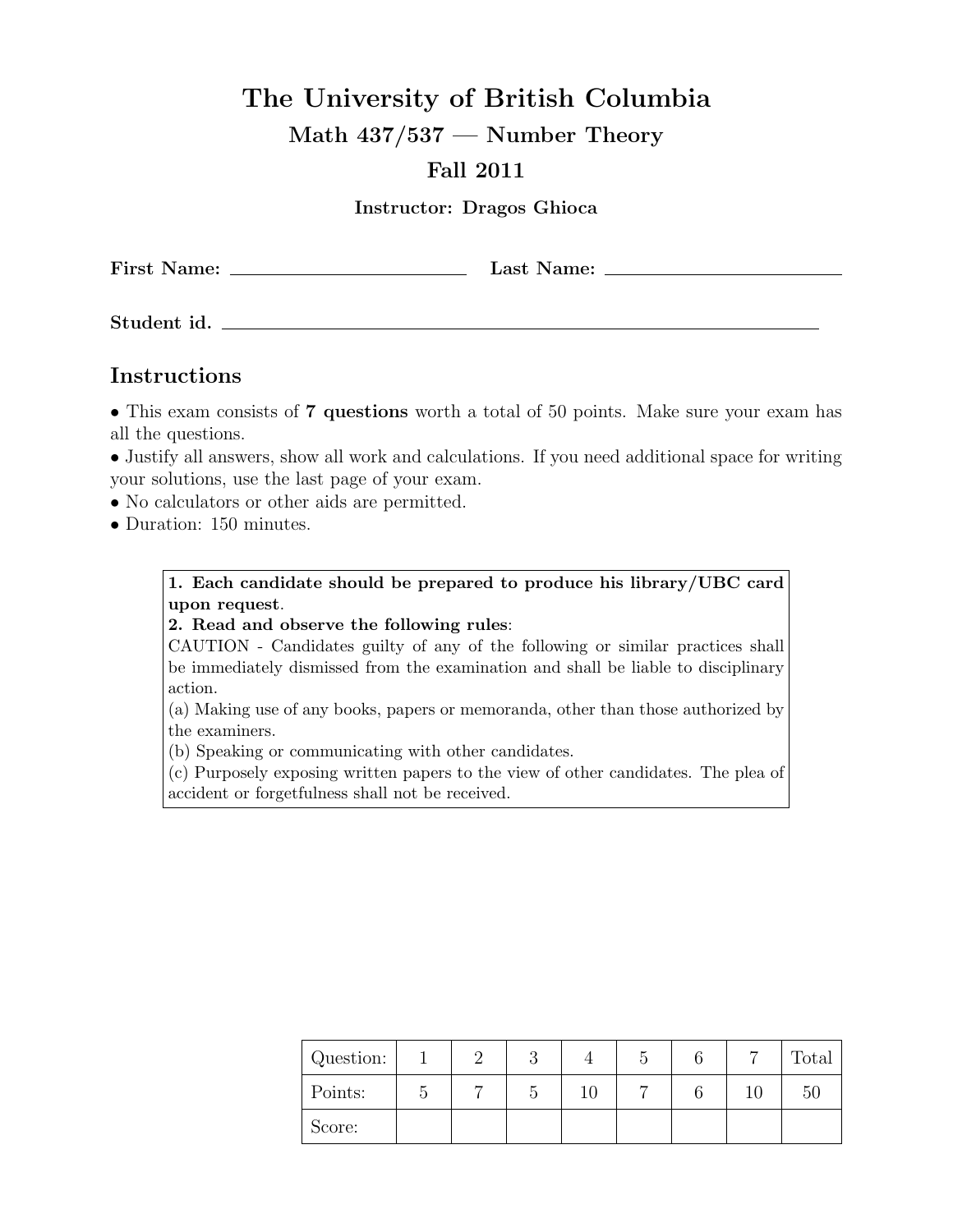(5 marks) 1. Let *n* be an integer such that  $n > 1$ . Prove that  $n \nmid (2^n - 1)$ .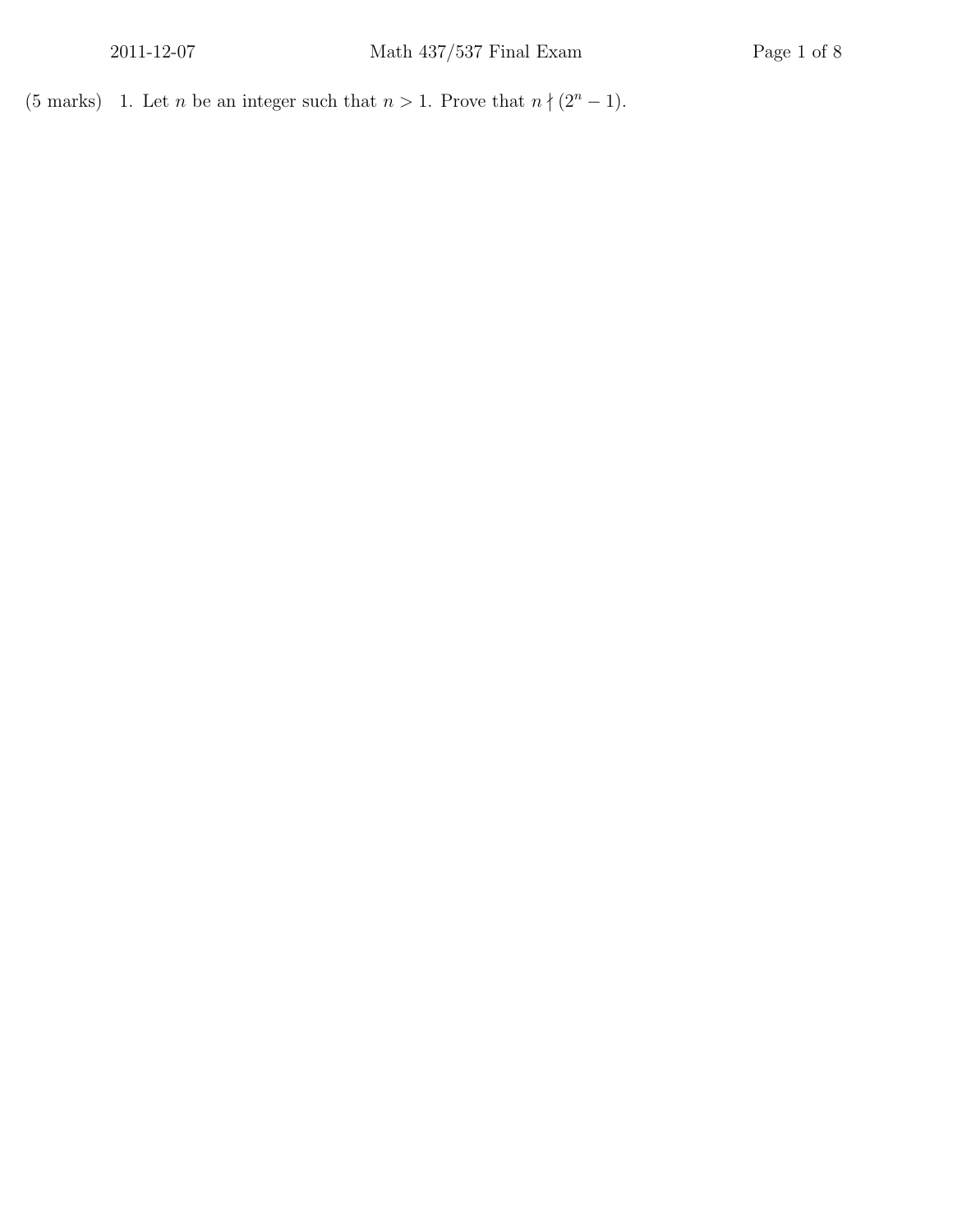(7 marks) 2. Let  $k \in \mathbb{N}$ , let  $a_0, a_1, \ldots, a_k \in \mathbb{R}$  with  $a_k \neq 0$ . If  $f : \mathbb{N} \longrightarrow \mathbb{R}$  given by

$$
f(n) = a_k n^k + a_{k-1} n^{k-1} + \dots + a_1 n + a_0
$$

is a multiplicative function, show that  $a_k = 1$ , and that  $a_i = 0$  for  $0 \le i \le k$ .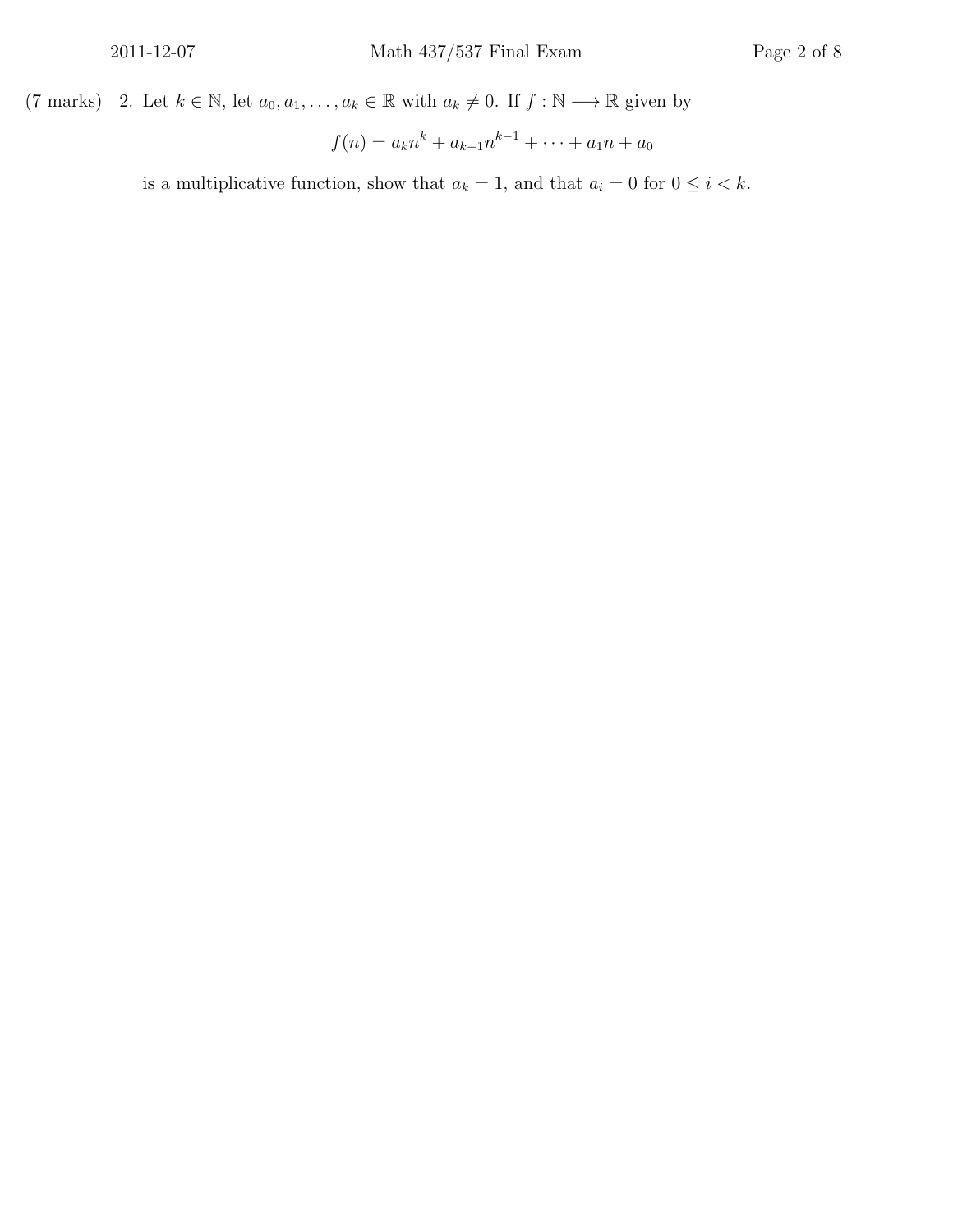(5 marks) 3. Show that there exist arbitrarily long sequences of consecutive positive integers such that no integer in the sequence is a power of a prime number.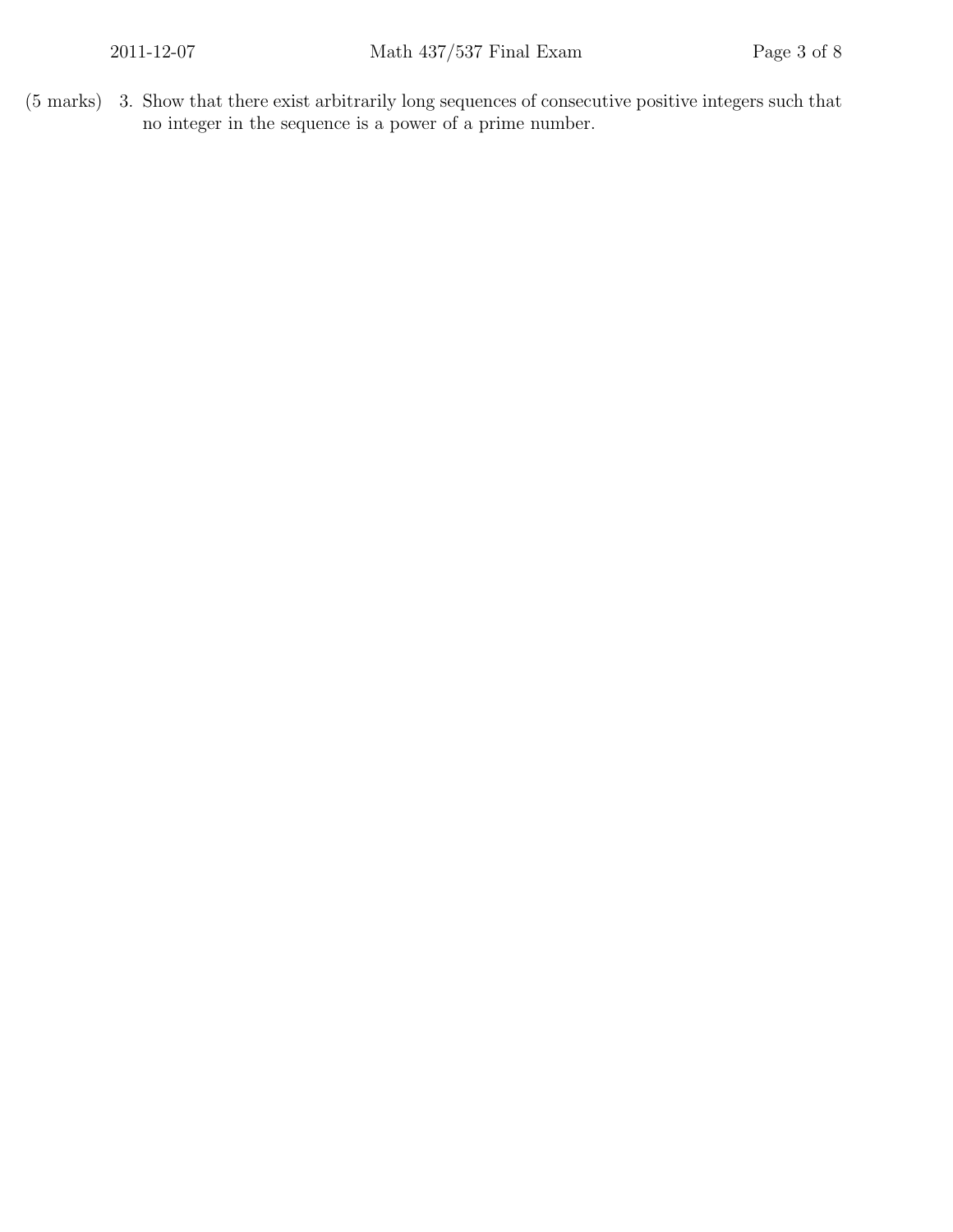(10 marks) 4. Let  $p \ge 5$  be a prime number. Let  $a, b \in \mathbb{N}$  such that

(i)  $gcd(a, b) = 1$ ; and (ii) ∑ *p−*1

$$
\sum_{i=1}^{p-1} \frac{1}{i} = \frac{a}{b}
$$

*.*

Prove that  $p^2 \mid a$ .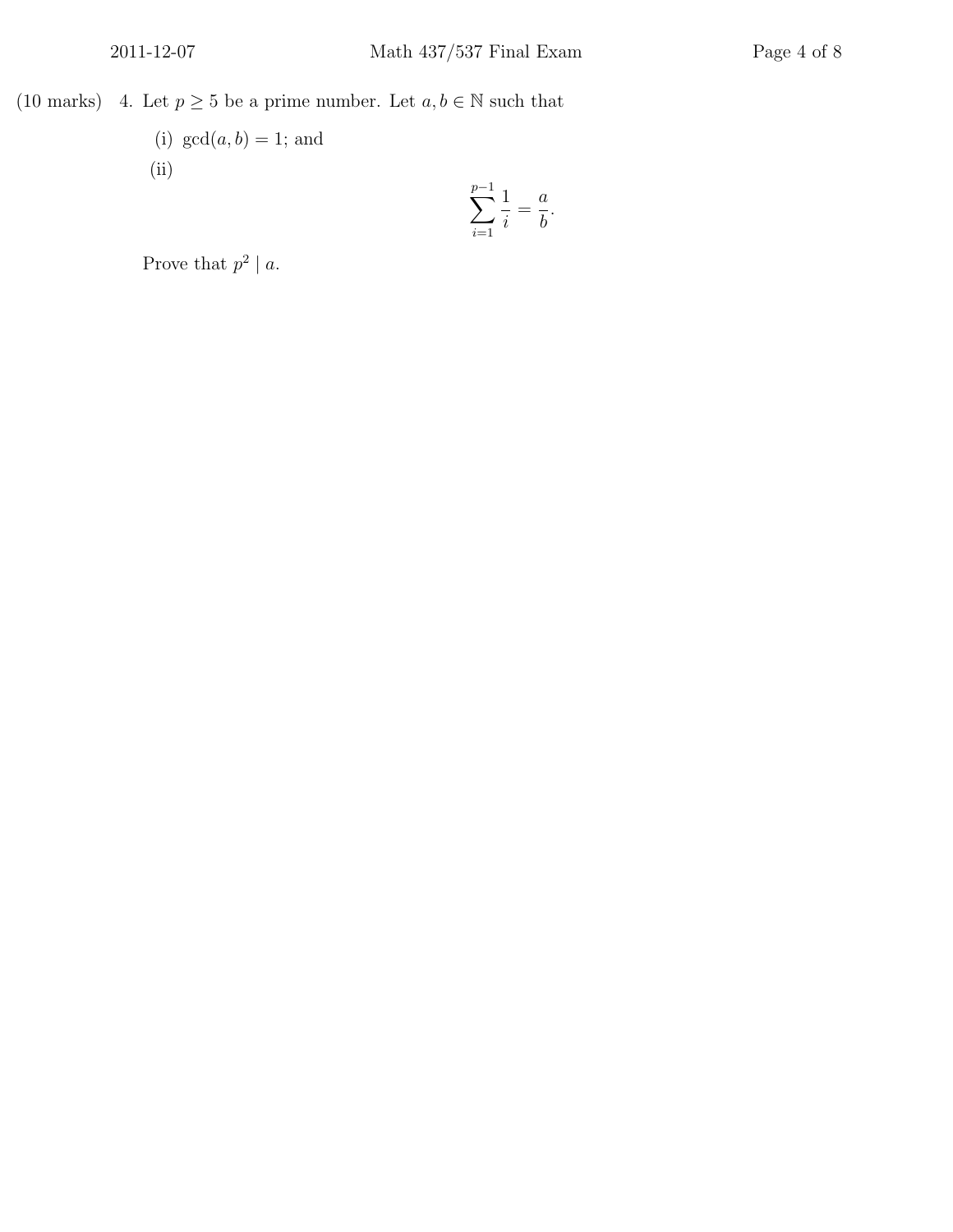(7 marks) 5. Let  $m, n \in \mathbb{N}$  such that  $m \cdot \phi(m) = n \cdot \phi(n)$ . Prove that  $m = n$ .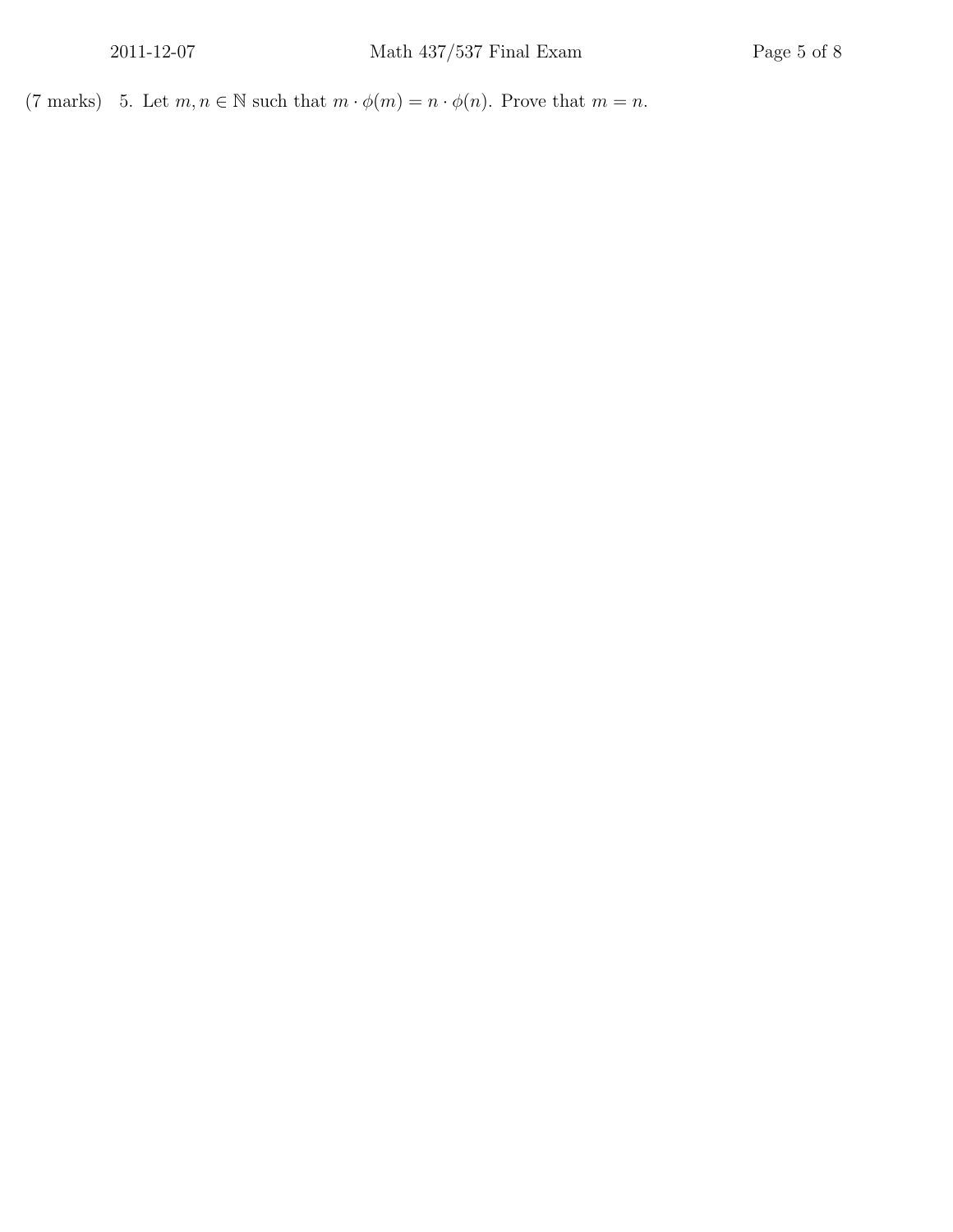(6 marks) 6. If  $n \in \mathbb{N}$  is an even perfect number, then there exists  $k \in \mathbb{N}$  such that  $(2^{k+1} - 1)$  is a prime number, and

 $n = 2^k \cdot (2^{k+1} - 1)$ .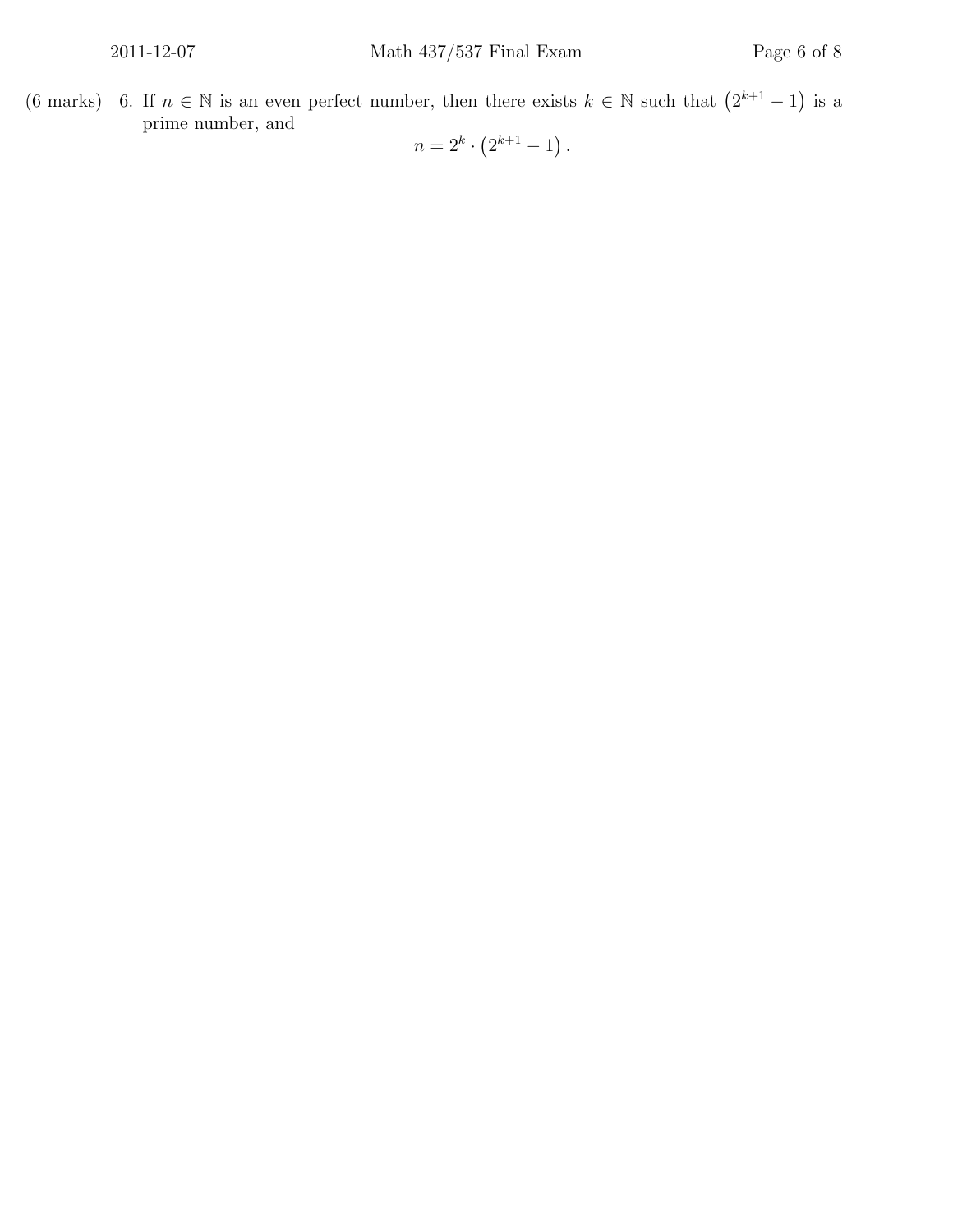- (10 marks) 7. Let  $a \in \mathbb{Z}$  such that  $a \equiv 5 \pmod{8}$ , and let  $\alpha \in \mathbb{N}$ .
	- (i) Prove that the order of *a* modulo  $2^{\alpha+2}$  is  $2^{\alpha}$ .
	- (ii) For each odd integer *x* prove that there exist a unique  $i \in \{0,1\}$  and a unique  $j \in \{0, 1, 2, 3, \ldots, 2^{\alpha} - 1\}$  such that

$$
x \equiv (-1)^i a^j \pmod{2^{\alpha+2}}.
$$